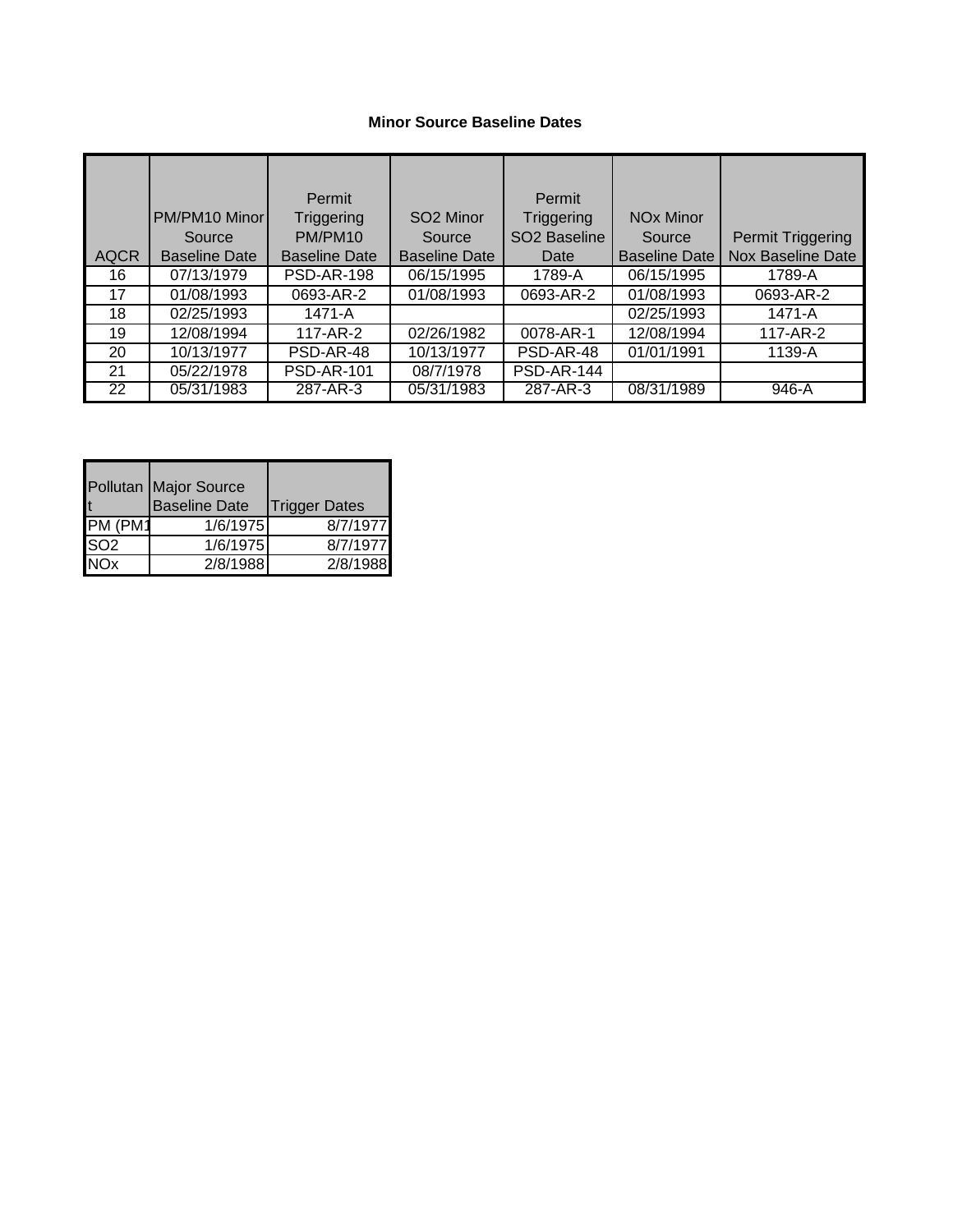## **Permits Considered**

| <b>AFIN</b> | <b>AQCR</b> | Facility                                  | Received        | <b>Description</b>                                                                                          | Permit Type | Application                  | Engineer | Permit No         | Final        | Zone | East      | <b>North</b> |
|-------------|-------------|-------------------------------------------|-----------------|-------------------------------------------------------------------------------------------------------------|-------------|------------------------------|----------|-------------------|--------------|------|-----------|--------------|
|             |             |                                           |                 |                                                                                                             |             |                              |          |                   |              |      |           |              |
|             |             |                                           |                 | EPA issued permit Data retroactively recorded for PSD                                                       |             | <b>OLD ARCHIVED</b>          |          |                   |              |      |           |              |
| 3200042     |             | 20 Entergy - Independence Plant           |                 | 13-Oct-77 purposes only. Not an application tracked at that time.                                           |             | PSD's                        |          | PSD-AR-48         | 30-Mar-78 15 |      | 643704.53 | 3949363.54   |
|             |             |                                           |                 | EPA issued permit (later modified by PSD-AR-101M-1                                                          |             |                              |          |                   |              |      |           |              |
|             |             |                                           |                 | and 2). Data retroactively recorded for PSD purposes                                                        |             | <b>OLD ARCHIVED</b>          |          |                   |              |      |           |              |
| 2400014     |             | 21 SGL Carbon                             |                 | 22-May-78 only. Not an application tracked at that time.                                                    |             | PSD's                        |          | <b>PSD-AR-101</b> | 21-Dec-78 15 |      | 429957.16 | 3918994.64   |
|             |             |                                           |                 |                                                                                                             |             |                              |          |                   |              |      |           |              |
|             |             |                                           |                 | EPA issued permit (later modified by PSD-AR-271aM-<br>1). Data retroactively recorded for PSD purposes      |             | <b>OLD ARCHIVED</b>          |          |                   |              |      |           |              |
| 2400014     |             | 21 SGL Carbon                             |                 | 26-Jul-78 only. Not an application tracked at that time.                                                    |             | PSD's                        |          | PSD-AR-271a       | 27-Feb-80 15 |      | 429957.16 | 3918994.64   |
|             |             |                                           |                 |                                                                                                             |             |                              |          |                   |              |      |           |              |
|             |             | Arkansas Eastman Chemical                 |                 | EPA issued permit. Data retroactively recorded for<br>PSD purposes only. Not an application tracked at that |             | <b>OLD ARCHIVED</b>          |          |                   |              |      |           |              |
| 3200036     |             | 20 Company                                | 07-Aug-78 time. |                                                                                                             |             | PSD's                        |          | <b>PSD-AR-153</b> | 02-Nov-79 15 |      | 633409.13 | 3954180.53   |
|             |             |                                           |                 |                                                                                                             |             |                              |          |                   |              |      |           |              |
|             |             |                                           |                 | EPA issued permit Data retroactively recorded for PSD                                                       |             | <b>OLD ARCHIVED</b>          |          | 527-A/PSD-AR-     |              |      |           |              |
| 4900009     |             | 21 Baker Hughes (Milchem)                 |                 | 07-Aug-78 purposes only. Not an application tracked at that time.                                           |             | PSD's                        |          | 144               | 07-Aug-79 15 |      | 427038.13 | 3804483.9    |
|             |             |                                           |                 |                                                                                                             |             |                              |          |                   |              |      |           |              |
|             |             |                                           |                 | EPA issued permit, later modified. Data retroactively                                                       |             | <b>OLD ARCHIVED</b>          |          |                   |              |      |           |              |
| 1000005     |             | 16 International Paper - Gurdon           |                 | recorded for PSD purposes only. Not an application<br>31-Jul-79 tracked at that time.                       |             | PSD's                        |          | <b>PSD-AR-198</b> | 13-Jul-79 15 |      | 486689.4  | 3756663.25   |
|             |             |                                           |                 |                                                                                                             |             |                              |          |                   |              |      |           |              |
|             |             |                                           |                 | EPA issued permit. Data retroactively recorded for                                                          |             |                              |          |                   |              |      |           |              |
| 3200036     |             | Arkansas Eastman Chemical<br>20 Company   | 31-Jan-80 time. | PSD purposes only. Not an application tracked at that                                                       |             | <b>OLD ARCHIVED</b><br>PSD's |          | <b>PSD-AR-311</b> | 27-Mar-81 15 |      | 633409.13 | 3954180.53   |
|             |             |                                           |                 |                                                                                                             |             |                              |          |                   |              |      |           |              |
|             |             |                                           |                 |                                                                                                             |             |                              |          |                   |              |      |           |              |
| 5200013     |             | International Paper - Camden<br>19 Mill   |                 | Data retroactively recorded for PSD purposes only.<br>26-Feb-82 Not an application tracked at that time.    |             | <b>OLD ARCHIVED</b><br>PSD's |          | 0078-AR-1         | 05-Jul-82 15 |      | 516607.47 | 3711784.31   |
|             |             |                                           |                 |                                                                                                             |             |                              |          |                   |              |      |           |              |
|             |             |                                           |                 |                                                                                                             |             |                              |          |                   |              |      |           |              |
| 3200076     |             | ETSI - Entergy Trans System,<br>$20$ Inc. |                 | Data retroactively recorded for PSD purposes only.<br>16-Aug-82 Not an application tracked at that time.    |             | <b>OLD ARCHIVED</b><br>PSD's |          | 700-A             | 28-Jan-93 15 |      | 644934.01 | 3947210.8    |
|             |             |                                           |                 |                                                                                                             |             |                              |          |                   |              |      |           |              |
|             |             |                                           |                 |                                                                                                             |             |                              |          |                   |              |      |           |              |
| 3500185     |             | 16 Entergy Trans System, Inc.             |                 | Data retroactively recorded for PSD purposes only.<br>16-Aug-82 Not an application tracked at that time.    |             | <b>OLD ARCHIVED</b><br>PSD's |          | 705-A             | 28-Jan-83    |      |           |              |
|             |             |                                           |                 |                                                                                                             |             |                              |          |                   |              |      |           |              |
|             |             |                                           |                 |                                                                                                             |             |                              |          |                   |              |      |           |              |
| 4100002     |             | 22 Nekoosa Paper Co.                      |                 | Data retroactively recorded for PSD purposes only.<br>31-May-83 Not an application tracked at that time.    |             | <b>OLD ARCHIVED</b><br>PSD's |          | 287-AR-3          | 01-Oct-85 15 |      | 396836.88 | 3722916.03   |
|             |             |                                           |                 |                                                                                                             |             |                              |          |                   |              |      |           |              |
|             |             |                                           |                 |                                                                                                             |             |                              |          |                   |              |      |           |              |
|             |             | York-Hannover Seamless                    |                 | Data retroactively recorded for PSD purposes only.                                                          |             | <b>OLD ARCHIVED</b>          |          |                   |              |      |           |              |
| 6000669     |             | 16 Tubes, Inc.                            |                 | 21-Jul-83 Not an application tracked at that time.                                                          |             | PSD's                        |          | 722-A             | 01-Oct-83    |      |           |              |
|             |             |                                           |                 |                                                                                                             |             |                              |          |                   |              |      |           |              |
|             |             | Arkansas Eastman Chemical                 |                 | Data retroactively recorded for PSD purposes only.                                                          |             | <b>OLD ARCHIVED</b>          |          |                   |              |      |           |              |
| 3200036     |             | 20 Company                                |                 | 10-Feb-87 Not an application tracked at that time.                                                          |             | PSD's                        |          | 0829-A            | 14-Jul-87 15 |      | 633409.13 | 3954180.53   |
|             |             |                                           |                 |                                                                                                             |             |                              |          |                   |              |      |           |              |
|             |             | Nekoosa Papers, Inc.                      |                 | Data retroactively recorded for PSD purposes only.                                                          |             | <b>OLD ARCHIVED</b>          |          |                   |              |      |           |              |
| 4100002     |             | 22 (Currently Domtar)                     |                 | 18-Apr-88 Not an application tracked at that time.                                                          |             | PSD's                        |          | 946-A             | 14-Jul-89 15 |      | 396836.88 | 3722916.03   |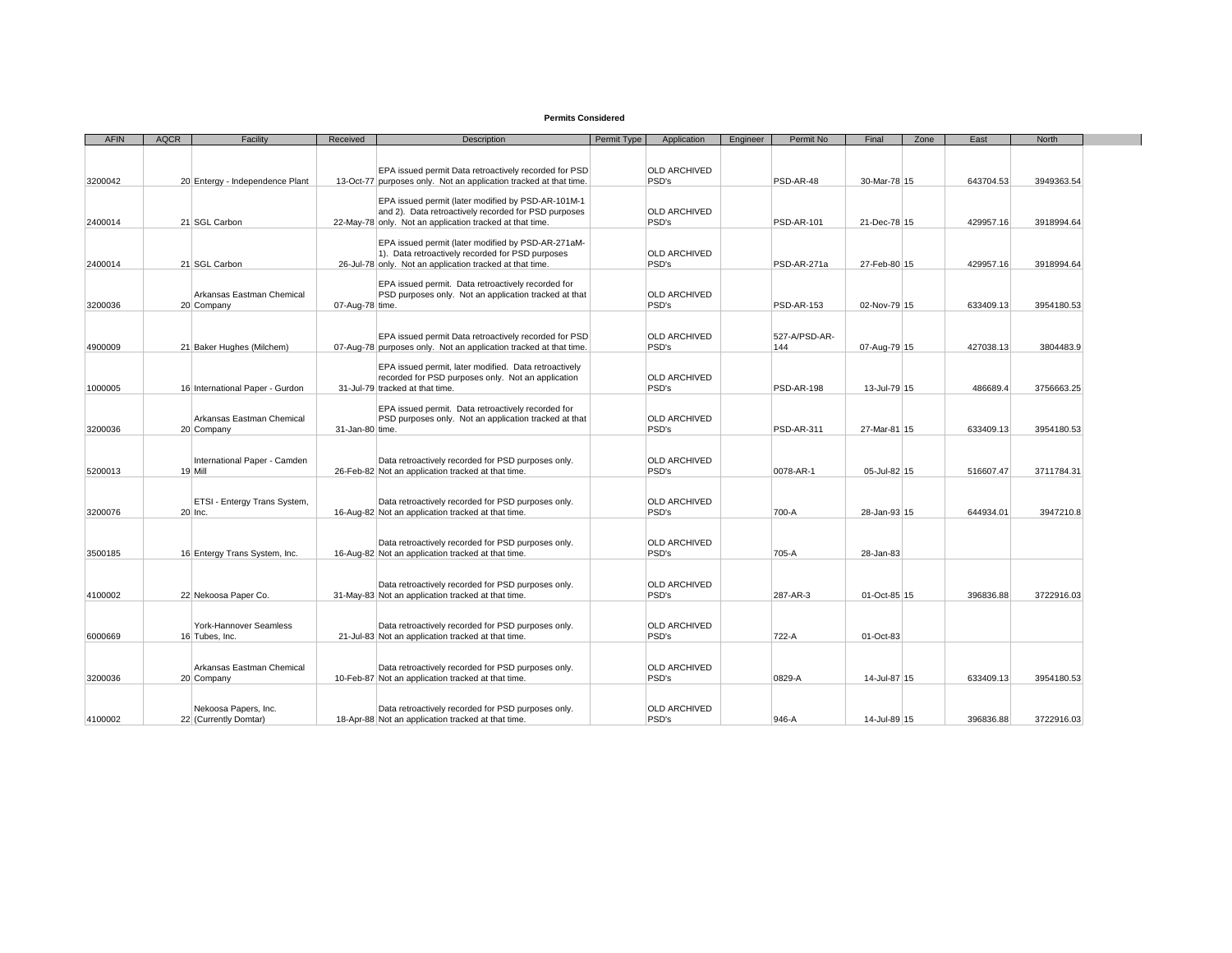| 4700233 | 20 Nucor Steel - Hickman                        | Data retroactively recorded for PSD purposes only.<br>01-Jan-91 Not an application tracked at that time. | <b>OLD ARCHIVED</b><br>PSD's |    | 1139-A      | 14-May-91 16 | 254323.9  | 3981209.43 |
|---------|-------------------------------------------------|----------------------------------------------------------------------------------------------------------|------------------------------|----|-------------|--------------|-----------|------------|
|         |                                                 |                                                                                                          |                              |    |             |              |           |            |
|         |                                                 | Data retroactively recorded for PSD purposes only.                                                       | <b>OLD ARCHIVED</b>          |    |             |              |           |            |
| 4700233 | 20 Nucor Steel - Hickman                        | 22-Apr-92 Not an application tracked at that time.                                                       | PSD's                        |    | 1139-AR-1   | 12-Aug-92 16 | 254323.9  | 3981209.43 |
|         |                                                 |                                                                                                          |                              |    |             |              |           |            |
|         | Quanex Corporation -                            | Data retroactively recorded for PSD purposes only.                                                       | <b>OLD ARCHIVED</b>          |    |             |              |           |            |
| 6600274 | 17 MacSteel                                     | 08-Jan-93 Not an application tracked at that time.                                                       | PSD's                        |    | 0693-AR-2   | 28-Oct-93 15 | 374946.61 | 3907864.86 |
|         |                                                 |                                                                                                          |                              |    |             |              |           |            |
|         | Quanex Corporation -                            | Data retroactively recorded for PSD purposes only.                                                       | OLD ARCHIVED                 |    |             |              |           |            |
| 6600274 | 17 MacSteel                                     | 08-Jan-93 Not an application tracked at that time.                                                       | PSD's                        |    | 0693-AR-3   | 05-Apr-94 15 | 374946.61 | 3907864.86 |
|         |                                                 |                                                                                                          |                              |    |             |              |           |            |
|         |                                                 | Data retroactively recorded for PSD purposes only.                                                       | <b>OLD ARCHIVED</b>          |    |             |              |           |            |
| 1800215 | 18 Stafford Railsteel Corporation               | 25-Feb-93 Not an application tracked at that time.                                                       | PSD's                        |    | 1471-A      | 17-Aug-93 15 | 754085.7  | 3886959.22 |
|         |                                                 |                                                                                                          |                              |    |             |              |           |            |
|         |                                                 | Data retroactively recorded for PSD purposes only.                                                       | OLD ARCHIVED                 |    |             |              |           |            |
| 5000001 | 19 Potlatch - Ozan Facility                     | 08-Dec-94 Not an application tracked at that time.                                                       | PSD's                        | LD | 0117-AR-2   | 08-Sep-95 15 | 463006.41 | 3740809.53 |
|         |                                                 |                                                                                                          |                              |    |             |              |           |            |
|         |                                                 | Data retroactively recorded for PSD purposes only.                                                       | <b>OLD ARCHIVED</b><br>PSD's |    |             | 09-Aug-96 15 |           | 3775629.32 |
| 3100016 | 22 Weyerhaeuser - Dierks Mill                   | 03-Jan-95 Not an application tracked at that time.                                                       |                              |    | 0023-AR-6   |              | 406344.21 |            |
|         |                                                 | Data retroactively recorded for PSD purposes only.                                                       |                              |    |             |              |           |            |
| 2600015 | Weyerhaeuser Co - Mtn. Pine<br>16 Mill          | Not an application tracked at that time. Not<br>15-May-95 necessary to enter in RBLC Clearinghouse.      | <b>OLD ARCHIVED</b><br>PSD's |    | 0905-AR-3   | 09-Jan-96 15 | 484157.34 | 3825740.21 |
|         |                                                 |                                                                                                          |                              |    |             |              |           |            |
|         |                                                 |                                                                                                          |                              |    |             |              |           |            |
| 3500116 | 16 US Army - Pine Bluff Arsenal                 | Data retroactively recorded for PSD purposes only.<br>15-Jun-95 Not an application tracked at that time. | <b>OLD ARCHIVED</b><br>PSD's |    | 1789-A      | 15-Jan-99 15 | 584021.62 | 3796140    |
|         |                                                 |                                                                                                          |                              |    |             |              |           |            |
|         |                                                 | Data retroactively recorded for PSD purposes only.                                                       | <b>OLD ARCHIVED</b>          |    |             |              |           |            |
| 3200042 | 20 Entergy - Independence Plant                 | 29-Mar-96 Not an application tracked at that time.                                                       | PSD's                        |    | 0449-AOP-R0 | 10-Mar-98 15 | 643704.53 | 3949363.54 |
|         |                                                 |                                                                                                          |                              |    |             |              |           |            |
|         | General Shale Products LLC -                    | Data retroactively recorded for PSD purposes only.                                                       | <b>OLD ARCHIVED</b>          |    |             |              |           |            |
| 1800082 | 18 Arklite                                      | 26-Jun-96 Not an application tracked at that time.                                                       | PSD's                        |    | 0280-AOP-R0 | 06-May-99 15 | 746860.68 | 3888508.38 |
|         |                                                 |                                                                                                          |                              |    |             |              |           |            |
|         |                                                 | Data retroactively recorded for PSD purposes only.                                                       | <b>OLD ARCHIVED</b>          |    |             |              |           |            |
| 3500409 | 16 Pine Bluff Energy LLC                        | 04-Oct-96 Not an application tracked at that time.                                                       | PSD's                        |    | 1822-AOP-R0 | 05-May-99 15 | 601031.27 | 3786709.5  |
|         |                                                 |                                                                                                          |                              |    |             |              |           |            |
|         | Quincy Soybean Company of                       | Data retroactively recorded for PSD purposes only.                                                       | <b>OLD ARCHIVED</b>          |    |             |              |           |            |
| 5400013 | 20 Arkansas                                     | 04-Oct-96 Not an application tracked at that time.                                                       | PSD's                        |    | 0800-AOP-R0 | 04-Mar-97 15 | 720877.5  | 3819158.76 |
|         |                                                 |                                                                                                          |                              |    |             |              |           |            |
|         | Columbian Chemicals                             |                                                                                                          | <b>OLD ARCHIVED</b>          |    |             |              |           |            |
| 7000014 | 19 Company                                      | 10-Oct-96 Recorded for PSD purposes.                                                                     | PSD's                        |    | 0906-AOP-R0 | 18-Feb-98 15 | 536430.2  | 3674044.46 |
|         |                                                 | Data retroactively recorded for PSD purposes only.                                                       |                              |    |             |              |           |            |
| 3000015 | 16 Willamette Industries, Inc.                  | Not an application tracked at that time. Not<br>31-May-97 necessary to enter in RBLC Clearinghouse.      | <b>OLD ARCHIVED</b><br>PSD's |    | 0688-AR-3   | 01-Aug-97 15 | 525240.06 | 3804714.36 |
|         |                                                 |                                                                                                          |                              |    |             |              |           |            |
|         |                                                 | Data retroactively recorded for PSD purposes only.                                                       | <b>OLD ARCHIVED</b>          |    |             |              |           |            |
| 1500001 | Green Bay Packaging, Inc -<br>16 Arkansas Kraft | Not an application tracked at that time Not<br>21-Jul-97 necessary to enter in RBLC Clearinghouse.       | PSD's                        | KH | 0224-AOP-R0 | 06-Aug-97 15 | 523684.37 | 3883770.6  |
|         |                                                 |                                                                                                          |                              |    |             |              |           |            |
|         | Quanex Corporation -                            | Data retroactively recorded for PSD purposes only.                                                       | <b>OLD ARCHIVED</b>          |    |             |              |           |            |
| 6600274 | 17 MacSteel                                     | 17-Oct-97 Not an application tracked at that time.                                                       | PSD's                        |    | 0693-AOP-R0 | 18-Feb-98 15 | 374946.61 | 3907864.86 |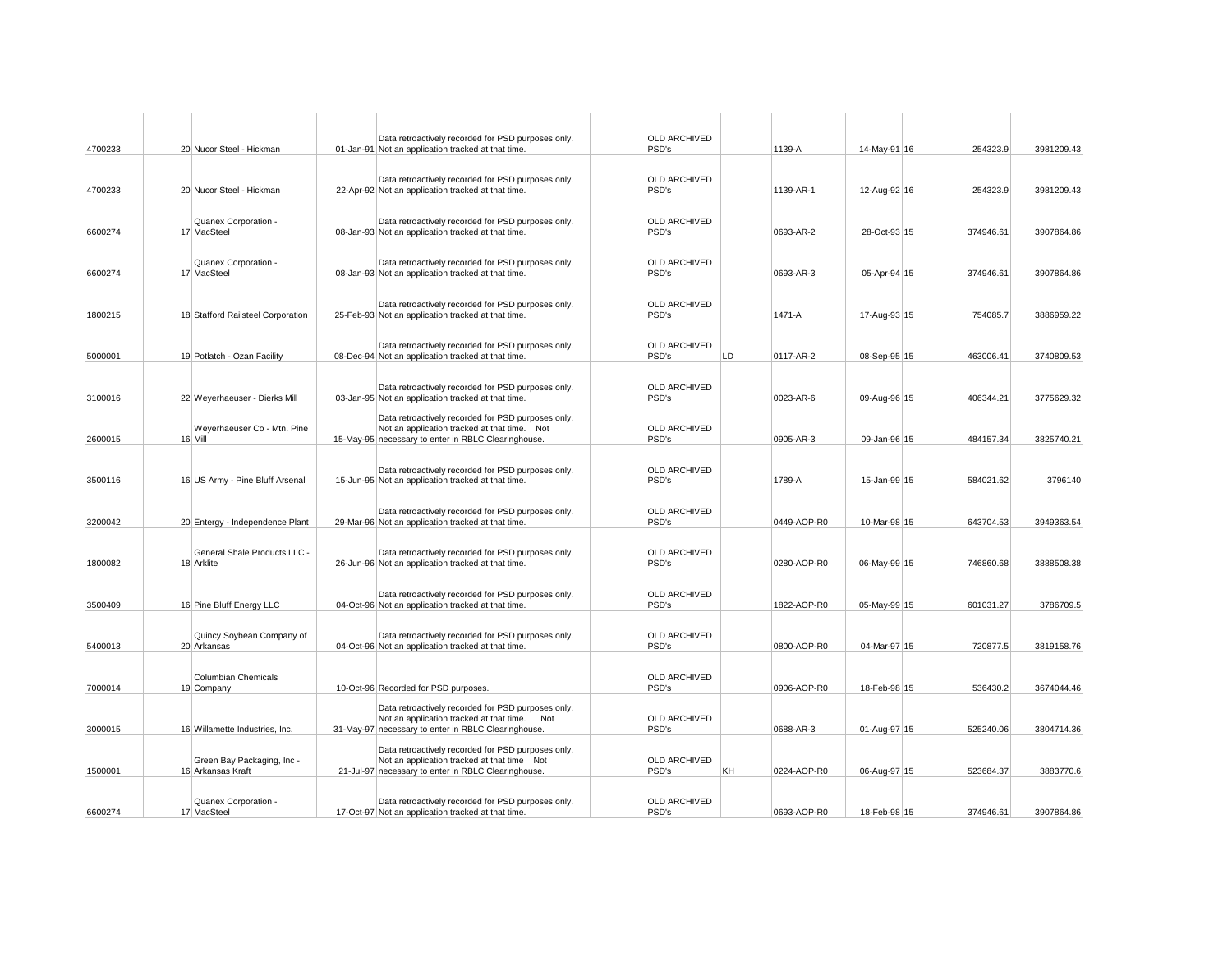|         | Weyerhaeuser - Mid South                                |                     | Plant never constructed. Not necessary to enter in                                                                        |                | <b>OLD ARCHIVED</b>          |           |             |              |           |            |
|---------|---------------------------------------------------------|---------------------|---------------------------------------------------------------------------------------------------------------------------|----------------|------------------------------|-----------|-------------|--------------|-----------|------------|
| 2900142 | 22 Project                                              |                     | 03-Nov-97 RBLC Clearinghouse.                                                                                             | TITLE V        | PSD's                        |           | 1755-AOP-R0 | 23-Jun-98 15 | 424244.83 | 3722277.86 |
|         |                                                         |                     |                                                                                                                           |                |                              |           |             |              |           |            |
| 5800014 | Freeman Brothers, Inc.dba<br>16 Bibler Brothers Lumber  |                     | Data retroactively recorded for PSD purposes only.<br>27-Feb-98 Not an application tracked at that time.                  | TITLE V        | <b>OLD ARCHIVED</b><br>PSD's |           | 1628-AOP-R1 | 24-Nov-98 15 | 487846.66 | 3901177.77 |
|         |                                                         |                     |                                                                                                                           |                |                              |           |             |              |           |            |
|         |                                                         |                     | Data retroactively recorded for PSD purposes only.                                                                        |                | <b>OLD ARCHIVED</b>          |           |             |              |           |            |
| 3400033 | 20 Arkansas Steel Associates                            |                     | 10-Mar-98 Not an application tracked at that time.                                                                        |                | PSD's                        |           | 0035-AOP-R0 | 24-Sep-98 15 | 658918.87 | 3946063.33 |
|         |                                                         |                     |                                                                                                                           |                | <b>OLD ARCHIVED</b>          |           |             |              |           |            |
| 2900120 | <b>Temple-Inland Forest Products</b><br>$22$ - Hope     |                     | Data retroactively recorded for PSD purposes only.<br>13-Nov-98 Not an application tracked at that time.                  |                | PSD's                        |           | 1533-AOP-R1 | 19-Nov-99 15 | 441228.65 | 3732988.52 |
|         |                                                         |                     |                                                                                                                           |                |                              |           |             |              |           |            |
|         |                                                         |                     | Data retroactively recorded for PSD purposes only.                                                                        |                | <b>OLD ARCHIVED</b>          |           |             |              |           |            |
| 3200014 | 20 Arkansas Lime Company                                |                     | 08-Dec-98 Not an application tracked at that time.                                                                        |                | PSD's                        | LR        | 0045-AOP-R1 | 14-Sep-99 15 | 615724.2  | 3962027.98 |
|         |                                                         |                     |                                                                                                                           |                |                              |           |             |              |           |            |
| 4700202 | 20 Nucor - Yamato Steel                                 | 04-Mar-99           |                                                                                                                           | TITLE V        | <b>NEW</b>                   | SH        | 0883-AOP-R0 | 28-Mar-00 16 | 249502.4  | 3977360.48 |
|         |                                                         |                     | Construction and operation of a combustion turbine<br>power plant to include one General Electric Frame                   |                |                              |           |             |              |           |            |
| 6001380 | 16 Wrightsville Power Facility                          |                     | 7EA and six General Electric LM6000 natural gas-fired<br>03-May-99 combustion turbines.                                   | <b>TITLE V</b> | <b>NEW</b>                   | JB        | 1842-AOP-R0 | 28-Feb-00 15 | 571998.81 | 3827900.2  |
|         |                                                         |                     |                                                                                                                           |                |                              |           |             |              |           |            |
|         | Panda Union Generating<br>Station-Union Power Partners, |                     | A gas fired combined electric generating plant in Union                                                                   |                |                              |           |             |              |           |            |
| 7000543 | $19$ L.P.                                               |                     | 01-Jul-99 County. 7/22/99: Fac. submitted add'l information.                                                              | <b>TITLE V</b> | <b>NEW</b>                   | <b>BL</b> | 1861-AOP-R0 | 24-Aug-00 15 | 538363.58 | 3684915.66 |
|         |                                                         |                     |                                                                                                                           |                |                              |           |             |              |           |            |
| 5800014 | Freeman Brothers, Inc.dba<br>16 Bibler Brothers Lumber  | 14-Jul-99 the kiln. | To permit a new kiln and higher drying throughput for                                                                     | TITLE V        | <b>MODIFICATION</b>          | LR        | 1628-AOP-R2 | 30-Mar-00 15 | 487846.66 | 3901177.77 |
|         |                                                         |                     |                                                                                                                           |                |                              |           |             |              |           |            |
|         |                                                         |                     |                                                                                                                           |                |                              |           |             |              |           |            |
| 2100036 | 16 Potlatch - Cypress Bend                              | 22-Sep-99           |                                                                                                                           | TITLE V        | <b>MODIFICATION</b>          | LR.       | 0271-AOP-R1 | 13-Mar-00 15 | 663066.55 | 3730920.26 |
|         |                                                         |                     | Req. an increase in permitted maximum gas flow rate                                                                       |                |                              |           |             |              |           |            |
| 7000480 | 19 Del-Tin Fiber L.L.C.                                 |                     | for the CLGS. Original submitted appl. on 10/13/99.<br>02-Nov-99 Replaced that appl. w/11/2/99. appl.                     | TITLE V        | <b>MODIFICATION</b>          | <b>SH</b> | 1714-AOP-R2 | 09-May-01 15 | 523973.26 | 3671102.96 |
|         |                                                         |                     |                                                                                                                           |                |                              |           |             |              |           |            |
|         | Temple Inland Forest Products                           |                     | PSD application. Alternative stack location only. Not                                                                     |                |                              |           |             |              |           |            |
| 2900120 | $22$ - Hope                                             |                     | 21-Dec-99 necessary to enter in RBLC Clearinghouse.                                                                       | TITLE V        | <b>MODIFICATION</b>          | <b>SH</b> | 1533-AOP-R2 | 17-Apr-00 15 | 441228.65 | 3732988.52 |
|         |                                                         |                     |                                                                                                                           |                |                              |           |             |              |           |            |
| 3200014 | 20 Arkansas Lime Company                                |                     | 13-Jan-00 Install an additional rotary lime kiln.                                                                         | <b>TITLE V</b> | <b>MODIFICATION</b>          | LR.       | 0045-AOP-R2 | 18-May-00 15 | 615724.2  | 3962027.98 |
|         |                                                         |                     |                                                                                                                           |                |                              |           |             |              |           |            |
|         |                                                         |                     | Construction & operation of natural gas fired power                                                                       |                |                              |           |             |              |           |            |
| 4700448 | 20 TPS Dell, LLC                                        |                     | 31-Jan-00 generating plant.<br>PSD appl. (All labeled confidential.) Installation of                                      | TITLE V        | <b>NEW</b>                   | KH        | 1903-AOP-R0 | 08-Aug-00 15 | 768626.7  | 3972883.78 |
|         | <b>Columbian Chemicals</b>                              |                     | equipment necessary to provide a tail gas collection<br>and thermal oxidizer system, install new unit for add'l           |                |                              |           |             |              |           |            |
| 7000014 | 19 Company                                              |                     | 08-Feb-00 carbon black, increase production                                                                               | TITLE V        | <b>MODIFICATION</b>          | MHW       | 0906-AOP-R1 | 09-Aug-01 15 | 536430.2  | 3674044.46 |
|         |                                                         |                     |                                                                                                                           |                |                              |           |             |              |           |            |
|         |                                                         |                     | Adding second cogeneration unit, cooling tower, fuel                                                                      |                |                              |           |             |              |           |            |
| 3500409 | 16 Pine Bluff Energy LLC                                |                     | 23-Feb-00 gas preheater, and distillate fuel oil storage tank.<br>Submitted appl. for Title V since the potential to emit | TITLE V        | <b>MODIFICATION</b>          | KH        | 1822-AOP-R1 | 27-Feb-01 15 | 601031.27 | 3786709.5  |
|         |                                                         |                     | sulfur dioxide from the MSPU exceeds the major<br>source threshold levels. Retroactive PSD issues. Not                    |                |                              |           |             |              |           |            |
| 1400004 | 22 Whiting Petroleum Corporation                        |                     | 09-Mar-00 necessary to enter in RBLC Clearinghouse.                                                                       | <b>TITLE V</b> | <b>NEW</b>                   | DT        | 0871-AOP-R0 | 03-Dec-01 15 | 486451.84 | 3678791.19 |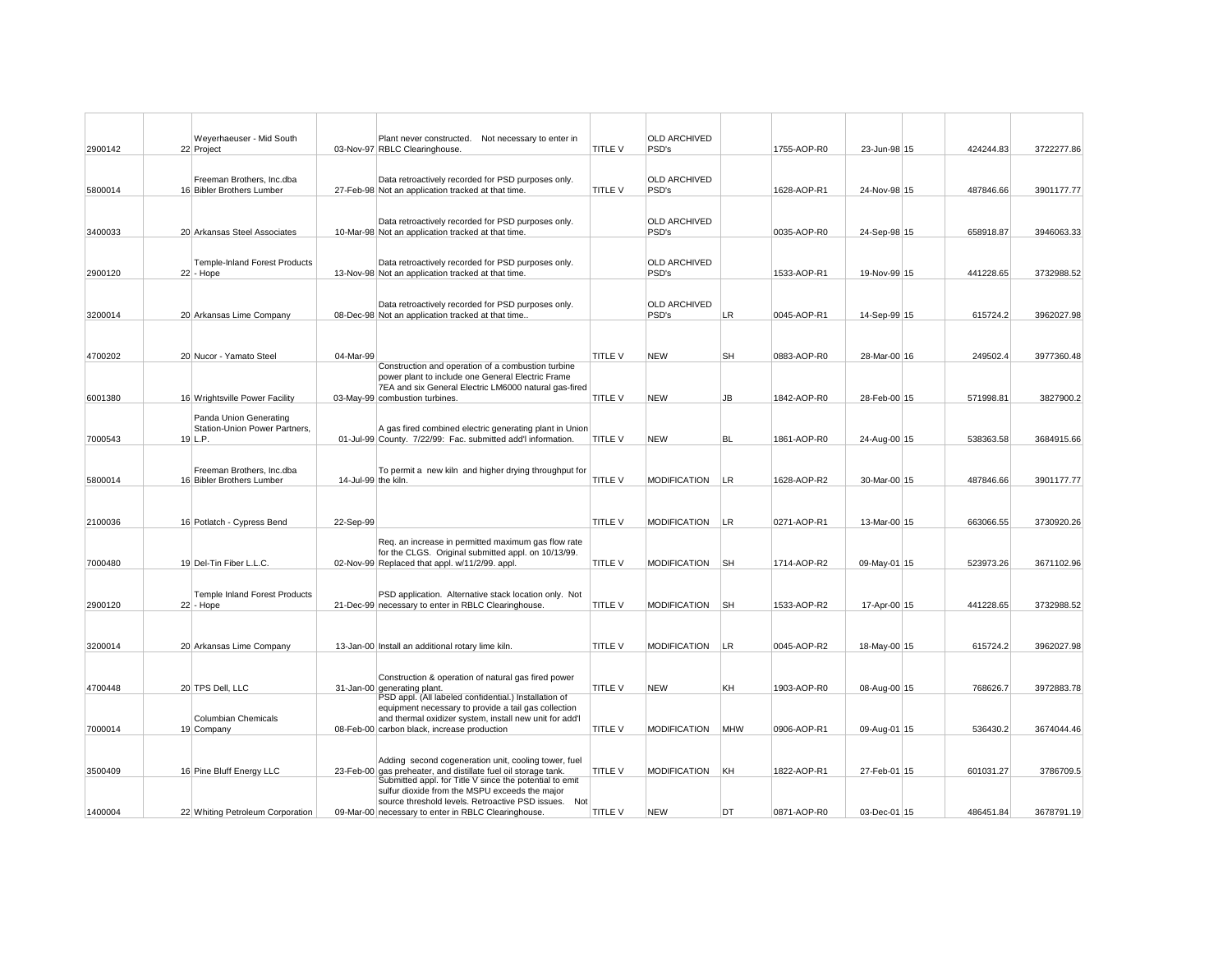|         |                                            | Production increase from 72,000 tpy to 100,000 tpy.                                                                   |                |                                  |           |             |              |           |            |
|---------|--------------------------------------------|-----------------------------------------------------------------------------------------------------------------------|----------------|----------------------------------|-----------|-------------|--------------|-----------|------------|
| 2900090 | 22 SMI Joist Company                       | 17-Apr-00 (PSD appl. submitted.)                                                                                      | TITLE V        | <b>MODIFICATION</b>              | <b>SH</b> | 1092-AOP-R1 | 14-Nov-00 15 | 442065.27 | 3732535.12 |
|         |                                            |                                                                                                                       |                |                                  |           |             |              |           |            |
| 4700202 | 20 Nucor - Yamato Steel                    | Construct a railsteel production facility. PSD appl.<br>17-Apr-00 submitted.                                          | TITLE V        | <b>MODIFICATION</b>              | <b>SH</b> | 0883-AOP-R1 | 10-Oct-01 16 | 249502.4  | 3977360.48 |
|         |                                            |                                                                                                                       |                |                                  |           |             |              |           |            |
|         | General Shale Products LLC -               | Install baghouse (modif of particulate limits and VOC                                                                 |                |                                  |           |             |              |           |            |
| 1800082 | 18 Arklite                                 | 15-May-00 limits & mod of nitrogen oxide limit.) PSD mod.                                                             | TITLE V        | <b>MODIFICATION</b>              | MHW       | 0280-AOP-R1 | 30-Aug-01 15 | 746860.68 | 3888508.38 |
|         |                                            |                                                                                                                       |                |                                  |           |             |              |           |            |
|         | Duke Energy Hot Springs                    | Construct & operate 1240 Mw gas turbine/steam                                                                         |                |                                  |           |             |              |           |            |
| 3000229 | 16 Facility, LLC                           | 31-May-00 turbine combine-cycle merchant power plant.                                                                 | <b>TITLE V</b> | <b>NEW</b>                       | BL        | 1936-AOP-R0 | 29-Dec-00 15 | 511971.17 | 3795006.53 |
|         |                                            |                                                                                                                       |                |                                  |           |             |              |           |            |
| 5000001 | 19 Potlatch - Ozan Facility                | Construct one add'I lumber drying kiln and increase<br>29-Jun-00 the allowable lumber throughput. (PSD)               | TITLE V        | MODIFICATION                     | DT        | 0117-AOP-R1 | 08-Mar-01 15 | 463006.41 | 3740809.53 |
|         |                                            |                                                                                                                       |                |                                  |           |             |              |           |            |
|         | Tenaska Arkansas Partners,                 |                                                                                                                       |                |                                  |           |             |              |           |            |
| 4300202 | $16$ L.P.                                  | 18-Sep-00 New power generating station                                                                                | <b>TITLE V</b> | <b>NEW</b>                       | MG        | 1959-AOP-R0 | 09-Oct-01 15 | 587988.22 | 3833201.73 |
|         |                                            |                                                                                                                       |                |                                  |           |             |              |           |            |
| 3400033 | 20 Arkansas Steel Associates               | Submittal of PSD appl. Construction of new ladle<br>04-Oct-00 metallurgy station                                      | <b>TITLE V</b> | <b>MODIFICATION</b>              | <b>SH</b> | 0035-AOP-R3 | 05-Jan-01 15 | 658918.87 | 3946063.33 |
|         |                                            |                                                                                                                       |                |                                  |           |             |              |           |            |
|         |                                            | PSD - Construction and operation of a new natural                                                                     |                |                                  |           |             |              |           |            |
| 4300203 | 16 GenPower - Keo                          | 12-Oct-00 gas fired power generating plant.                                                                           | TITLE V        | <b>NEW</b>                       | WC        | 1963-AOP-R0 | 04-May-01 15 | 588389.95 | 3833790.92 |
|         |                                            | Retire existing boiler, SN-01; install a combustion                                                                   |                |                                  |           |             |              |           |            |
| 2400012 | Arkansas Electric - Fitzhugh<br>21 Station | turbine w/a heat recovery steam generator (SN-06)<br>13-Feb-01 and cooling tower.                                     | TITLE V        | <b>TITLE V</b><br><b>RENEWAL</b> | WС        | 1165-AOP-R1 | 15-Feb-02 15 | 427059.88 | 3924757.43 |
|         |                                            |                                                                                                                       |                |                                  |           |             |              |           |            |
|         |                                            | New natural gas roots natural gas-fired combined                                                                      |                |                                  |           |             |              |           |            |
| 3000337 | 16 Hot Springs Power                       | 12-Mar-01 cycle power plant.                                                                                          | TITLE V        | <b>NEW</b>                       | <b>BL</b> | 1987-AOP-R0 | 09-Nov-01 15 | 515207.33 | 3809840.72 |
|         | Panda Union Generating                     | Reduction from 10 GE 7FA combustion turbine w/duct                                                                    |                |                                  |           |             |              |           |            |
|         | Station-Union Power Partners,              | burners to 8 GE's, increase in size of 8 DB's, etc.                                                                   |                |                                  |           |             |              |           |            |
| 7000543 | $19$ L.P.                                  | 11-Apr-01 Not necessary to enter in RBLC Clearinghouse.                                                               | TITLE V        | <b>MODIFICATION</b>              | RN        | 1861-AOP-R1 | 04-Sep-01 15 | 538363.58 | 3684915.66 |
|         |                                            | Construct and operate a nominal 1000-1600 MW coal                                                                     |                |                                  |           |             |              |           |            |
| 4700461 | 20 Plum Point Energy Station               | 20-Apr-01 fired generating station.                                                                                   | TITLE V        | NEW                              | <b>SH</b> | 1995-AOP-R0 | 20-Aug-03 16 | 233004.44 | 3949933.23 |
|         |                                            |                                                                                                                       |                |                                  |           |             |              |           |            |
|         | Cooper Standard Automotive,                |                                                                                                                       |                |                                  |           |             |              |           |            |
| 7000036 | 19 Inc. - El Dorado                        | 04-May-01 Install equip. for surface coating operations.<br>PSD Title V appl. 620 MW merchant power fac.              | <b>TITLE V</b> | <b>MODIFICATION</b>              | LP        | 0818-AOP-R4 | 01-Mar-02 15 | 536220.17 | 3673620.68 |
|         |                                            | comprised of 2 combustion turbines/ auxiliar yduct                                                                    |                |                                  |           |             |              |           |            |
| 3400259 | Duke Energy Jackson, LLC<br>20 Facility    | burners fueled by pipeline quality natural gas, 2 heat<br>05-Jun-01 recovery steam generators, & a steam turbine gen. | TITLE V        | <b>NEW</b>                       | DT        | 1998-AOP-R0 | 01-Apr-02 15 | 656079.6  | 3973961.22 |
|         |                                            | PSD- Construction of a natural gas-fired combined                                                                     |                |                                  |           |             |              |           |            |
|         |                                            | cycle power generation facility near Tonitown,<br>Washington County w/capability of producing 550 MW                  |                |                                  |           |             |              |           |            |
| 7200695 | 17 Genova Arkansas I, LLC                  | 14-Nov-01 of electricity.                                                                                             | TITLE V        | <b>NEW</b>                       | PO        | 2009-AOP-R0 | 23-Aug-02 15 | 384725    | 4005199.15 |
|         |                                            |                                                                                                                       |                |                                  |           |             |              |           |            |
|         |                                            |                                                                                                                       |                | <b>MODIFICATION</b>              | LD        | 0287-AOP-R3 |              | 396836.88 |            |
| 4100002 | 22 Domtar - Ashdown Mill                   | 19-Nov-01 Increase in carbon monoxide emissions.                                                                      | <b>TITLE V</b> |                                  |           |             | 08-Aug-02 15 |           | 3722916.03 |
|         |                                            |                                                                                                                       |                | <b>TITLE V</b>                   |           |             |              |           |            |
| 7000480 | 19 Del Tin Fiber L.L.C.                    | 21-Dec-01 Increase in emissions for CO & VOC's.                                                                       | <b>TITLE V</b> | <b>RENEWAL</b>                   | <b>SH</b> | 1714-AOP-R3 | 28-Feb-03 15 | 523973.26 | 3671102.96 |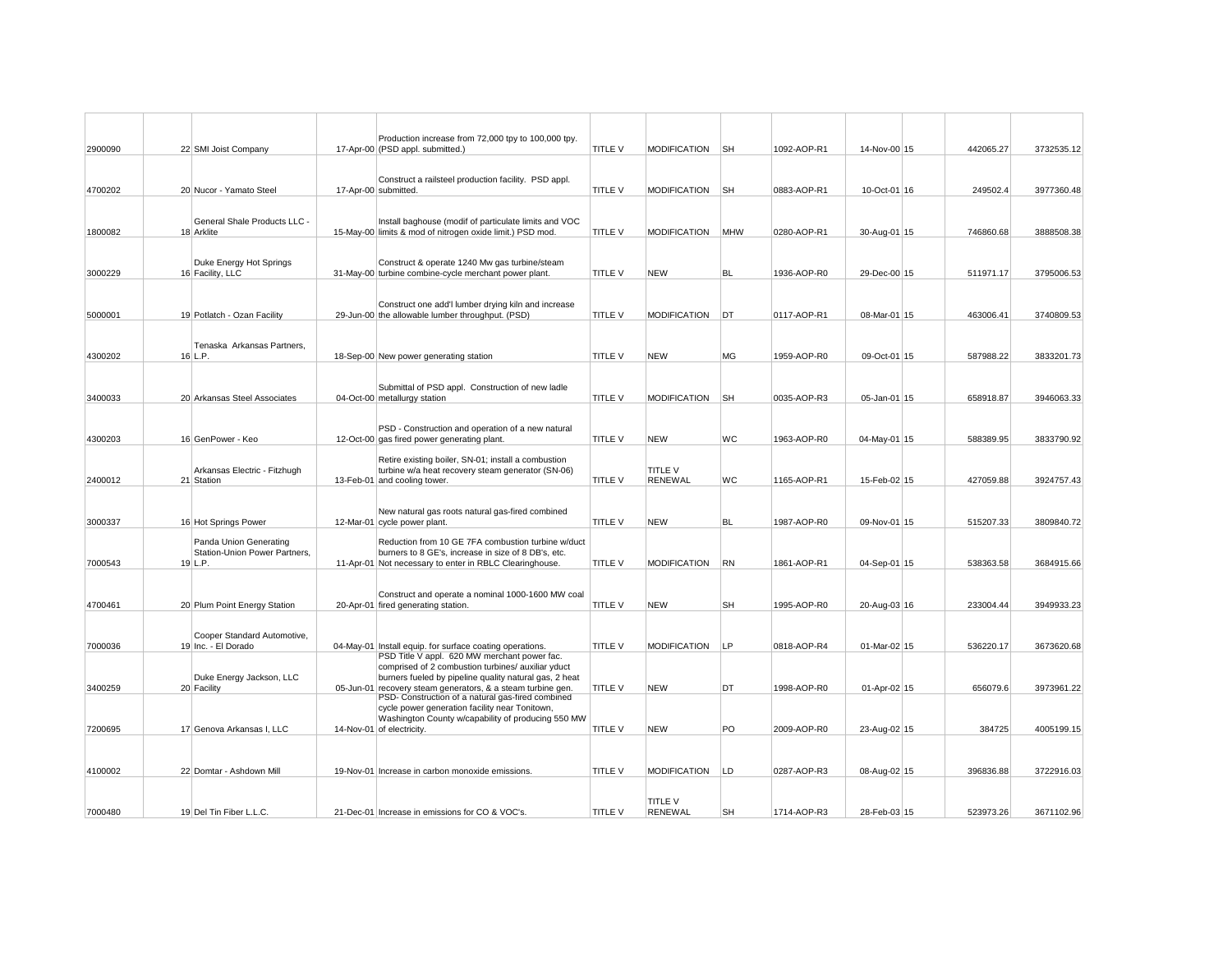|         |                                             |                 | Add a building to enclose the railcar loading of electric                    |                |                     |            |             |              |    |           |            |
|---------|---------------------------------------------|-----------------|------------------------------------------------------------------------------|----------------|---------------------|------------|-------------|--------------|----|-----------|------------|
|         |                                             |                 | arc furnace dust and add an enclosed conveyor with a                         |                |                     |            |             |              |    |           |            |
|         |                                             |                 | small baghouse for loading raw materials from a railcar                      |                |                     |            |             |              |    |           |            |
| 4700233 | 20 Nucor Steel - Hickman                    |                 | 19-Feb-02 to a tanker truck.                                                 | TITLE V        | <b>MINOR MOD</b>    | <b>SH</b>  | 1139-AOP-R5 | 09-Jun-03 16 |    | 254323.9  | 3981209.43 |
|         |                                             |                 |                                                                              |                |                     |            |             |              |    |           |            |
|         |                                             |                 | Add a 4th single-track kiln to include addition of                           |                |                     |            |             |              |    |           |            |
| 2700002 | 16 International Paper - Leola              |                 | 23-Apr-02 steams lines.                                                      | TITLE V        | <b>MODIFICATION</b> | RN         | 0057-AOP-R2 | 01-Nov-02 15 |    | 537836.1  | 3780607.55 |
|         |                                             |                 |                                                                              |                |                     |            |             |              |    |           |            |
|         |                                             |                 | Increase production from 147,000 MBF to 230,000-                             |                |                     |            |             |              |    |           |            |
|         | West Fraser South, Inc. -                   |                 | add 3 high temp. lumber drying kilns & one new wood-                         |                |                     |            |             |              |    |           |            |
| 7000013 | 19 Huttig Mill                              |                 | 02-May-02 fired boiler.                                                      | TITLE V        | <b>MODIFICATION</b> | WC         | 0118-AOP-R2 | 07-Nov-02 15 |    | 576311.1  | 3656132.04 |
|         |                                             |                 |                                                                              |                |                     |            |             |              |    |           |            |
|         | Georgia-Pacific Corporation -               |                 | PSD appl. Requesting a production increase &                                 |                |                     |            |             |              |    |           |            |
| 7000032 | 19 El Dorado                                |                 | 17-Jun-02 authorization to install 2 new lumber dry kilns.                   | TITLE V        | <b>MODIFICATION</b> | MG         | 703-AOP-R1  | 07-Nov-02 15 |    | 533813.69 | 3666197.56 |
|         |                                             |                 |                                                                              |                |                     |            |             |              |    |           |            |
|         |                                             |                 | PSD appl. Changes in equipment, higher than                                  |                |                     |            |             |              |    |           |            |
|         |                                             |                 | anticipated emissions rates, addition of several small                       |                |                     |            |             |              |    |           |            |
| 3500116 | 16 US Army - Pine Bluff Arsenal             |                 | 23-Aug-02 emission sources, etc.                                             | TITLE V        | <b>MODIFICATION</b> | LP         | 1113-AOP-R0 | 17-Feb-04 15 |    | 584021.62 | 3796140    |
|         |                                             |                 |                                                                              |                |                     |            |             |              |    |           |            |
|         | Deltic Timber Corporation -                 |                 | Install a sixth lumber drying kiln, a cogeneration unit,                     |                | <b>TITLE V</b>      |            |             |              |    |           |            |
| 1400037 | 22 Waldo Mill                               |                 | 06-Nov-02 and equipment in the sawmill                                       | TITLE V        | <b>RENEWAL</b>      | CН         | 0697-AOP-R4 | 20-Aug-03 15 |    | 471626.06 | 3687723.65 |
|         |                                             |                 |                                                                              |                |                     |            |             |              |    |           |            |
|         |                                             |                 |                                                                              |                |                     |            |             |              |    |           |            |
|         | Delta Natural Kraft - Mid-                  |                 |                                                                              |                |                     |            |             |              |    |           |            |
| 3500017 | 16 America Packaging                        |                 | 31-Mar-03 to replace an existing digester vessel                             | TITLE V        | <b>MODIFICATION</b> | AH         | 0385-AOP-R4 | 20-Oct-03 15 |    | 589389.73 | 3791933.68 |
|         |                                             |                 |                                                                              |                |                     |            |             |              |    |           |            |
|         |                                             |                 | PSD - to install and modify equipment to                                     |                |                     |            |             |              |    |           |            |
| 4700202 | 20 Nucor - Yamato Steel                     |                 | 04-Apr-03 accommodate railsteel production.                                  | TITLE V        | <b>MODIFICATION</b> | <b>SH</b>  | 0883-AOP-R4 | 11-Jun-04 16 |    | 249502.4  | 3977360.48 |
|         |                                             |                 |                                                                              |                |                     |            |             |              |    |           |            |
|         |                                             |                 |                                                                              |                |                     |            |             |              |    |           |            |
|         | Delta Natural Kraft - Mid                   |                 |                                                                              |                |                     |            |             |              |    |           |            |
| 3500017 | 16 America Packaging                        |                 | 25-Nov-03 to install an overfire air system to the Hog Fuel Boiler   TITLE V |                | <b>MODIFICATION</b> | AH         |             |              | 15 | 589389.73 | 3791933.68 |
|         |                                             |                 |                                                                              |                |                     |            |             |              |    |           |            |
|         | BIRSteel South, Inc -                       |                 |                                                                              |                |                     |            |             |              |    |           |            |
| 4700541 | 20 Bluewater Project                        |                 | 18-Mar-04 new for steel mill                                                 | TITLE V        | <b>NEW</b>          | SH         | 2062-AOP-R0 | 22-Jul-04    |    |           |            |
|         |                                             |                 |                                                                              |                |                     |            |             |              |    |           |            |
|         |                                             |                 |                                                                              |                |                     |            |             |              |    |           |            |
|         |                                             |                 | PSD - to install a thrid rotary preheater lime kiln (Kiln                    |                |                     |            |             |              |    |           |            |
| 3200014 | 20 Arkansas Lime Company                    | 02-Aug-04 3).   |                                                                              | <b>TITLE V</b> | <b>MODIFICATION</b> | <b>MHW</b> | 0045-AOP-R3 | 30-Aug-05 15 |    | 615724.2  | 3962027.98 |
|         |                                             |                 | to expand its current sawmill operations with the intent                     |                |                     |            |             |              |    |           |            |
|         | Deltic Timber Corporation -                 |                 | of achieving a max annual production of 225 million                          |                |                     |            |             |              |    |           |            |
| 1400037 | 22 Waldo Mill                               |                 | 14-Oct-04 board feet; kilns will be upgraded.                                | TITLE V        | <b>MODIFICATION</b> | CH         | 0697-AOP-R6 | 12-Jan-05 15 |    | 471626.06 | 3687723.65 |
|         |                                             |                 |                                                                              |                |                     |            |             |              |    |           |            |
|         |                                             |                 |                                                                              |                |                     |            |             |              |    |           |            |
|         |                                             |                 | to modify it's #1 Reheat Furnace (SN-02) (doesn't say                        |                |                     |            |             |              |    |           |            |
| 4700202 | 20 Nucor - Yamato Steel                     | 08-Nov-04 how). |                                                                              | TITLE V        | <b>MODIFICATION</b> | <b>SH</b>  | 0883-AOP-R5 | 06-Apr-05 16 |    | 249502.4  | 3977360.48 |
|         |                                             |                 | PSD - to increase its permitted lumber production                            |                |                     |            |             |              |    |           |            |
|         |                                             |                 | capacity; to increase the boiler's permitted steam                           |                |                     |            |             |              |    |           |            |
| 5000001 | 19 Potlatch - Ozan Unit                     |                 | 01-Dec-04 production.                                                        | TITLE V        | MODIFICATION BL     |            | 0117-AOP-R4 | 26-Jul-05 15 |    | 463006.41 | 3740809.53 |
|         |                                             |                 |                                                                              |                |                     |            |             |              |    |           |            |
|         |                                             |                 |                                                                              |                |                     |            |             |              |    |           |            |
|         | International Paper - Pine Bluff<br>16 Mill |                 | to improve overall fiber line operations which results in                    | TITLE V        | MODIFICATION        | <b>AH</b>  |             | 23-Aug-05 15 |    |           |            |
| 3500016 |                                             |                 | 21-Jan-05 producing increased amount of pulp                                 |                |                     |            | 0580-AOP-R5 |              |    | 596938.05 | 3788082.41 |
|         |                                             |                 |                                                                              |                |                     |            |             |              |    |           |            |
|         |                                             |                 | to modify the electric arc furnace operations and other                      |                |                     |            |             |              |    |           |            |
| 4700233 | 20 Nucor Steel - Hickman                    |                 | 03-Feb-05 processes at the steell mill - PSD                                 | TITLE V        | <b>MODIFICATION</b> | <b>SH</b>  | 1139-AOP-R6 | 06-Apr-06 16 |    | 254323.9  | 3981209.43 |
|         |                                             |                 |                                                                              |                |                     |            |             |              |    |           |            |
|         |                                             |                 |                                                                              |                |                     |            |             |              |    |           |            |
| 4700202 | 20 Nucor - Yamato Steel                     |                 | PSD - to construct and operate a sheet steel                                 | TITLE V        | <b>MODIFICATION</b> | <b>SH</b>  | 0883-AOP-R6 | 05-Apr-06 16 |    | 249502.4  | 3977360.48 |
|         |                                             |                 | 23-Sep-05 production line.                                                   |                |                     |            |             |              |    |           |            |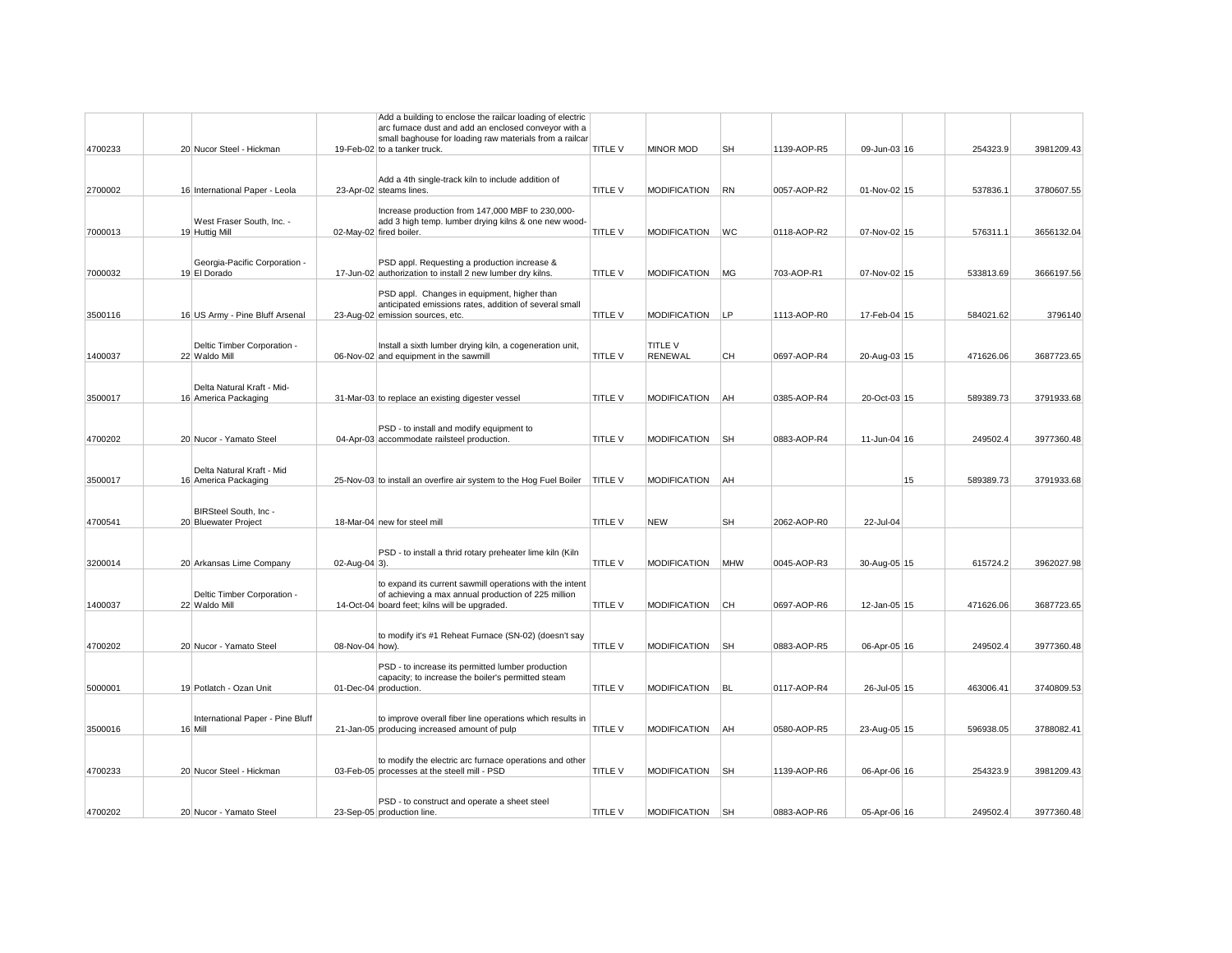|         |                                                        |                    | PSD - to increase the production limit from 125                                                   |                |                                  |           |              |               |    |                 |            |
|---------|--------------------------------------------------------|--------------------|---------------------------------------------------------------------------------------------------|----------------|----------------------------------|-----------|--------------|---------------|----|-----------------|------------|
|         |                                                        |                    | MMBF/yr to 165 MMBF/yr; upgrade burning & control                                                 |                |                                  |           |              |               |    |                 |            |
|         |                                                        |                    | systems for SN-04 & 05; Install new drop sorter,                                                  |                |                                  |           |              |               |    |                 |            |
| 7500009 | 16 Deltic Timber                                       |                    | 12-Oct-05 stacker, & DLI; replace quad saw w/band saw; replace TITLE V                            |                | <b>MODIFICATION</b>              | IСН       | 0592-AOP-R5  | 22-May-06 15  |    | 480609.07       | 3875933.08 |
|         |                                                        |                    |                                                                                                   |                |                                  |           |              |               |    |                 |            |
|         |                                                        |                    |                                                                                                   |                |                                  |           |              |               |    |                 |            |
| 7000040 | 19 El Dorado Chemical                                  |                    | 17-Oct-05 to increase annual production limit of AN Solution                                      | <b>TITLE V</b> | <b>MODIFICATION</b>              | <b>SL</b> | 0573-AOP-R6  | 13-Apr-06 15  |    | 529356.41       | 3680583.92 |
|         |                                                        |                    |                                                                                                   |                |                                  |           |              |               |    |                 |            |
|         | Domtar Industries, Inc. -                              |                    |                                                                                                   |                |                                  |           |              |               |    |                 |            |
| 4100002 | 22 Ashdown Mill                                        |                    | 17-Feb-06 Proposed Petroleum Coke PSD Project                                                     | <b>TITLE V</b> | <b>MODIFICATION</b>              | <b>WC</b> |              |               | 15 | 396836.88       | 3722916.03 |
|         |                                                        |                    |                                                                                                   |                |                                  |           |              |               |    |                 |            |
|         |                                                        |                    |                                                                                                   |                |                                  |           |              |               |    |                 |            |
|         | Southwestern Electric Power                            |                    |                                                                                                   |                |                                  |           |              |               |    |                 |            |
| 2900506 | 22 Company                                             |                    | 10-Aug-06 intial permit                                                                           | TITLE V        | <b>NEW</b>                       | <b>WC</b> |              |               |    |                 |            |
|         |                                                        |                    | proposing to construct a new dry-process                                                          |                |                                  |           |              |               |    |                 |            |
|         |                                                        |                    | preheater/rprecalciner PH/PC cement kiln system to                                                |                | <b>TITLE V</b>                   |           |              |               |    |                 |            |
| 4100001 | 22 Ash Grove Cement Company                            |                    | 31-Aug-06 replace the three existing wet-process cement kilns.                                    | TITLE V        | <b>RENEWAL</b>                   | WC        |              |               | 15 | 368116.9        | 3729280.67 |
|         |                                                        |                    |                                                                                                   |                |                                  |           |              |               |    |                 |            |
|         |                                                        |                    |                                                                                                   |                |                                  |           |              |               |    |                 |            |
| 4700233 | Nucor Corporation (Nucor<br>20 Steel)                  |                    | 02-Oct-06 Construct a second cold mill facility                                                   | <b>TITLE V</b> | <b>MODIFICATION</b>              | <b>SH</b> |              |               | 16 | 254323.9        | 3981209.43 |
|         |                                                        |                    |                                                                                                   |                |                                  |           |              |               |    |                 |            |
|         |                                                        |                    |                                                                                                   |                |                                  |           |              |               |    |                 |            |
|         | Nucor Corporation (Nucor                               |                    |                                                                                                   |                |                                  |           |              |               |    |                 |            |
| 4700233 | 20 Steel)                                              |                    | 11-Oct-06 Modify the lime silo baghouse SN-38 emissions                                           | <b>TITLE V</b> | <b>MINOR MOD</b>                 | <b>SH</b> |              |               | 16 | 254323.9        | 3981209.43 |
|         |                                                        |                    |                                                                                                   |                |                                  |           |              |               |    |                 |            |
|         |                                                        |                    |                                                                                                   |                |                                  |           |              |               |    |                 |            |
| 0200013 | Georgia-Pacific - Crossett<br>19 Paper                 | 16-Oct-06          |                                                                                                   | TITLE V        | <b>MODIFICATION</b>              | <b>PP</b> |              |               |    | 15<br>596029.3  | 3667408.69 |
|         |                                                        |                    |                                                                                                   |                |                                  |           |              |               |    |                 |            |
|         |                                                        |                    |                                                                                                   |                |                                  |           |              |               |    |                 |            |
|         |                                                        |                    | replace EAF transformers & modify the EAF baghouse                                                |                |                                  |           |              |               |    |                 |            |
| 4700202 | 20 Nucor - Yamato Steel                                | 05-Jan-07 system   |                                                                                                   | <b>TITLE V</b> | <b>MODIFICATION</b>              | <b>SH</b> |              |               | 16 | 249502.4        | 3977360.48 |
|         |                                                        |                    |                                                                                                   |                |                                  |           |              |               |    |                 |            |
|         |                                                        |                    |                                                                                                   |                |                                  |           |              |               |    |                 |            |
| 0100008 | 20 Riceland Foods - Soy Division                       |                    | 13-Feb-07 Major modification to PSD & Title V permit                                              | TITLE V        | <b>NEW</b>                       | TR        |              |               |    | 634167.92<br>15 | 3819905.62 |
|         |                                                        |                    |                                                                                                   |                |                                  |           |              |               |    |                 |            |
|         |                                                        |                    |                                                                                                   |                |                                  |           |              |               |    |                 |            |
| 7000016 | 19 Lion Oil Company - El Dorado                        |                    | 26-Feb-07 Increase capacity                                                                       | TITLE V        | <b>MODIFICATION</b>              | PP        |              |               |    | 530422.07<br>15 | 3673635.01 |
|         |                                                        |                    |                                                                                                   |                |                                  |           |              |               |    |                 |            |
|         |                                                        |                    | Add 665 MW pulverized coal boiler; mech'l draft                                                   |                |                                  |           |              |               |    |                 |            |
|         |                                                        |                    | cooling tower; 250,000 gal fuel oil storage tank;emer.                                            |                |                                  |           |              |               |    |                 |            |
| 4700461 | 20 Plum Point Energy Station                           |                    | 28-Feb-07 Diesel generator; 2,000 gal diesel storage tank;                                        | TITLE V        | <b>MODIFICATION</b>              | <b>SH</b> |              |               |    | 16<br>233004.44 | 3949933.23 |
| 4700461 | 20 Plum Point Energy Station                           |                    | Changes to the emission rates for the oil-fired auxiliary<br>07-Mar-07 boiler SN-05               | TITLE V        | <b>MODIFICATION</b>              | <b>SH</b> |              |               |    | 16<br>233004.44 | 3949933.23 |
|         | <b>Bibler Brothers Lumber</b>                          |                    | Conversion of Batch, Natural Gas-Fired Lumber Kiln                                                |                |                                  |           |              |               |    |                 |            |
| 5800014 | 16 Company                                             |                    | 06-May-08 SN-13 and SN-07 to Continuously Operating.                                              | TITLE V        | <b>MODIFICATION</b>              | <b>CH</b> | 1628-AOP-R5  | 08/25/2008 15 |    | 487846.66       | 3901177.77 |
|         | Georgia-Pacific - Crossett                             |                    | Conversion of #4 Lime Kiln to combust petroleum coke                                              |                |                                  |           |              |               |    |                 |            |
| 0200013 | 19 Paper                                               |                    | 06-Jun-08 and methanol                                                                            | <b>TITLE V</b> | <b>MODIFICATION</b>              | PP        | 0597-AOP-R13 |               | 15 | 596029.3        | 3667408.69 |
|         | Clearwater Paper Corporation -                         |                    |                                                                                                   |                |                                  |           |              |               |    |                 |            |
| 2100036 | 16 Cypress Bend Mill                                   |                    | 28-Oct-08 Replace various pumps with higher capacity pumps.                                       | <b>TITLE V</b> | <b>MODIFICATION</b>              | JH        | 0271-AOP-R11 | 07/22/2009 15 |    | 663066.55       | 3730920.26 |
| 5200035 | 19 Anthony Timberlands, Inc.                           |                    | 29-Dec-08 Title V Renewal                                                                         | TITLE V        | <b>TITLE V</b><br><b>RENEWAL</b> | CН        | 0456-AOP-R4  | 09/15/2009 15 |    | 535562.15       | 3731422.24 |
|         |                                                        |                    |                                                                                                   |                | <b>TITLE V</b>                   |           |              |               |    |                 |            |
| 4700448 | 20 AECI - Dell Power Plant                             | 21-Aug-09 Renewal  |                                                                                                   | TITLE V        | <b>RENEWAL</b>                   | CН        | 1903-AOP-R7  | 03/31/2010 15 |    | 768626.7        | 3972883.78 |
|         |                                                        |                    | psd application to revise, for the purpose of accuracy,                                           |                |                                  |           |              |               |    |                 |            |
|         |                                                        |                    | the current BACT for the E2 plant chemical steam                                                  |                |                                  |           |              |               |    |                 |            |
| 7000040 | 19 El Dorado Chemical Company                          | 16-Oct-09 scrubber |                                                                                                   | <b>TITLE V</b> | <b>MODIFICATION</b>              | JH        | 0573-AOP-R11 |               | 15 | 529356.41       | 3680583.92 |
|         |                                                        |                    | Rebuild the No. 8 Tissue Machine to make a new                                                    |                |                                  |           |              |               |    |                 |            |
|         |                                                        |                    | tissue product and to install three new converting lines                                          |                |                                  |           |              |               |    |                 |            |
| 0200013 | Georgia Pacific, LLC - Crossett<br>19 Paper Operations |                    | plus a trim line system to serve the new product made<br>23-Jun-10 on the rebuilt tissue machine. | TITLE V        | <b>MODIFICATION</b>              | PP        | 0597-AOP-R13 |               | 15 | 596029.3        | 3667408.69 |
|         |                                                        |                    |                                                                                                   |                |                                  |           |              |               |    |                 |            |